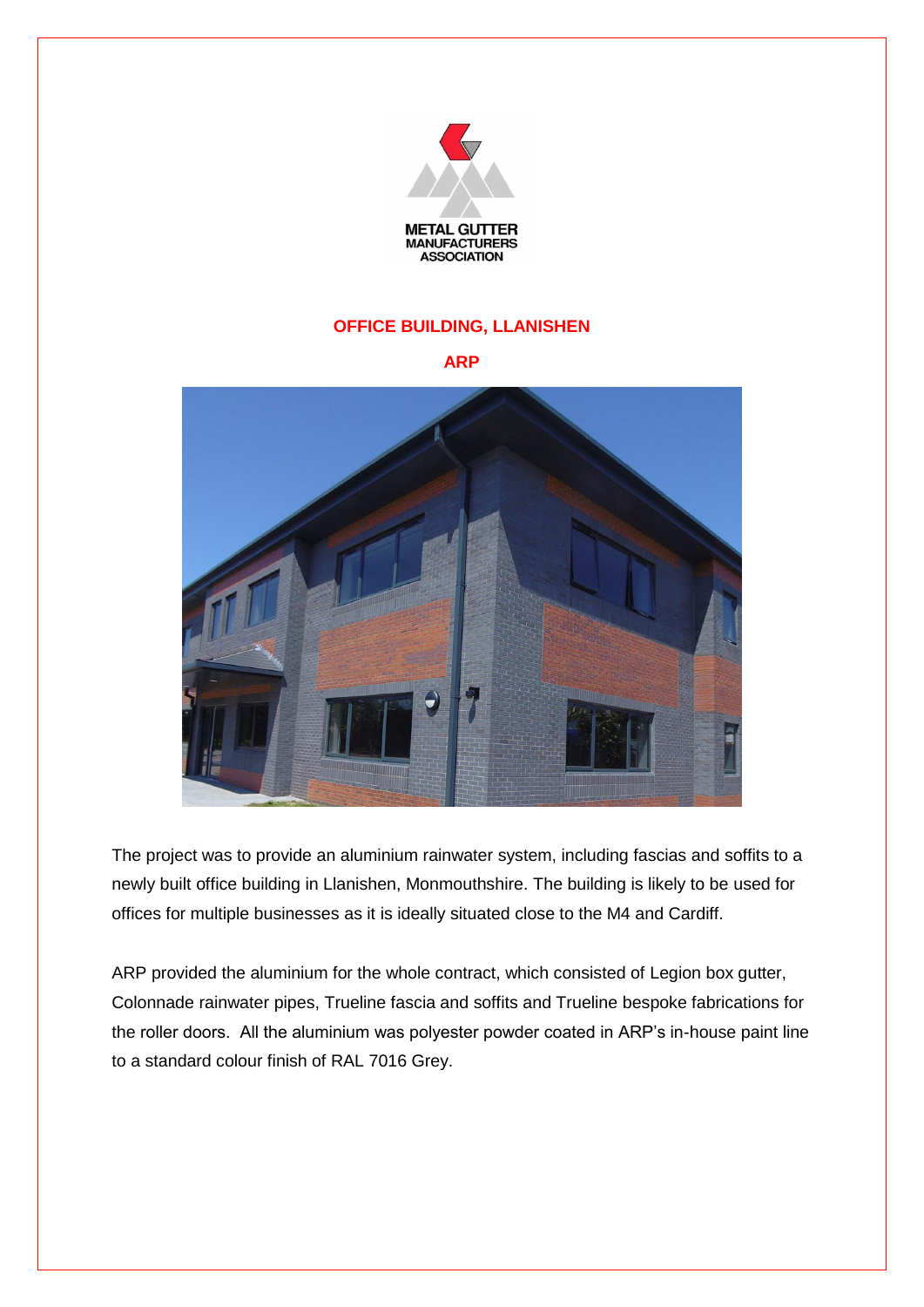K S Barry provided ARP with drawings for tendering for the contract and a site visit determined the exact dimensions of the building. Full size samples of the fascias and soffits, were supplied free of charge in order for the contractor to gain approval from the client. Once the samples had been approved, the quote was compiled and issued to K S Barry.

Due to the success of the project, ARP was asked to supply further fascia and soffits and bespoke fabricated aluminium flashings to fit around the roller doors. Another visit to site was required to obtain relevant measurements before consulting with ARP's in-house CAD team and production to enable the company to supply the additional items. Scott Barry, Owner of K S Barry said "By working together we have managed to meet the client's requirements".



Aluminium is the most suitable material for this build as it is strong, non-corrosive and made from recycled aluminium, it helps enhance the architectural elements of the building, but will also give 30 years plus of functional life expectancy with little maintenance, making it a truly 'fit and forget' system.

The ongoing relationship between KS Barry and ARP ensured that at all stages of the contract from quotation, samples, production and supplying the products, ARP was able to support and advise K S Barry to guarantee that the goods arrived in good time and were to the specification agreed.